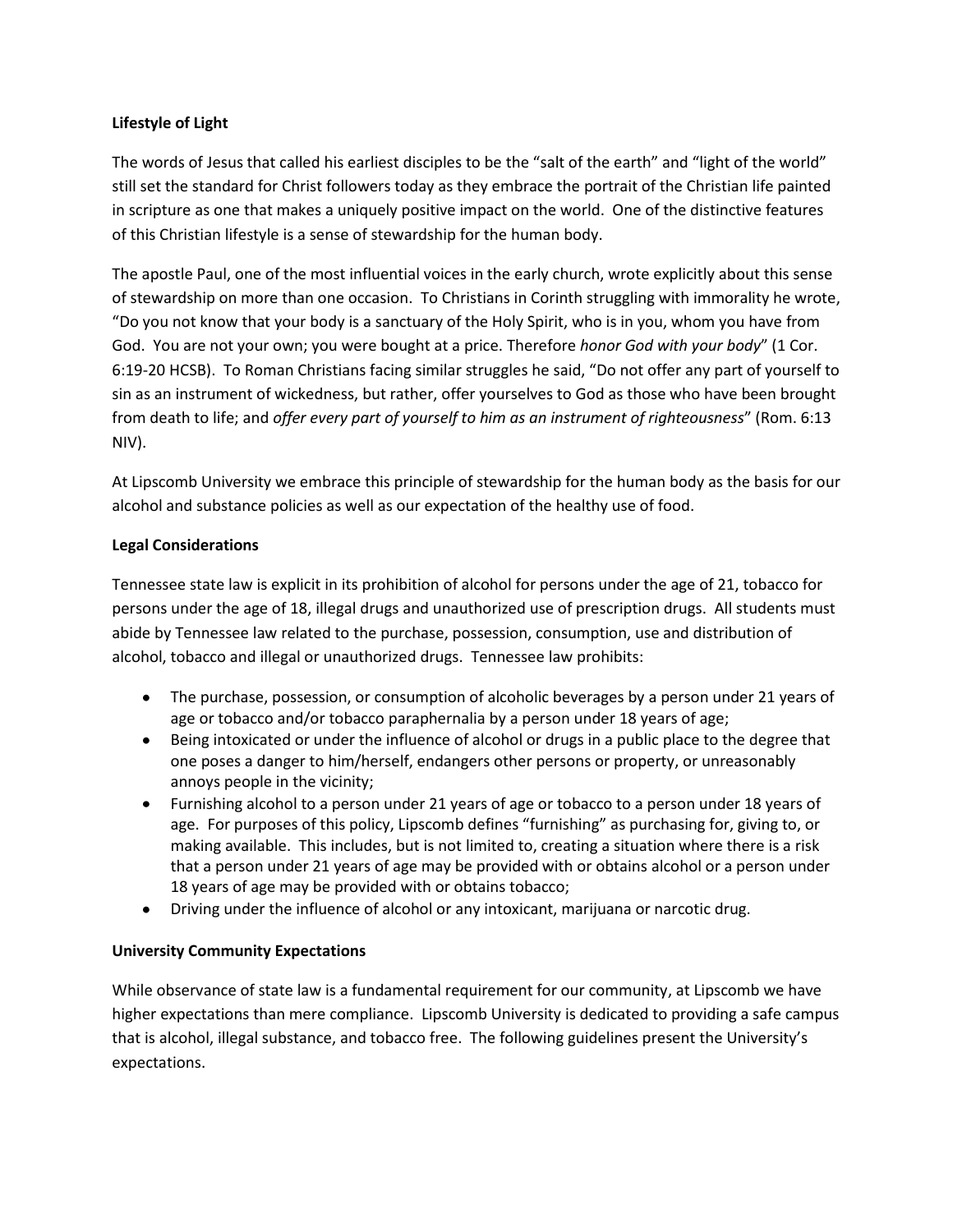## **Alcohol**

- Alcohol possession and/or consumption is prohibited on campus
- Alcohol possession and/or consumption is prohibited for all traditional undergraduate students
- Providing alcohol to underage students or traditional undergraduate students or hosting events where underage drinking occurs is Illegal and prohibited
- Alcohol possession and/or consumption is prohibited at any University-sponsored event
- Intoxication is prohibited for all members of the Lipscomb community on and off campus at all times
- In no case will other adult members of the Lipscomb community serve or consume alcohol in any situation in which traditional undergraduate members of the Lipscomb community are or are likely to be present

## **Drugs**

- The purchase, possession, use, or sale of any illegal drugs or controlled substances is prohibited on or off campus
- Students must not possess materials that may be considered drug paraphernalia
- Use of prescription drugs outside of their prescribed use is illegal and prohibited
- Students suspected of drug use may be asked to submit to testing. Refusal of or attempts to evade testing will be interpreted as evidence of drug use, and will result in disciplinary action
- Students who test positive for drug use will be responsible for the cost of the test

# **Tobacco**

- Use of tobacco products on campus is prohibited
- Tobacco products discovered in residence halls or other university buildings will be confiscated and disposed of

### **Safety**

- All members of the Lipscomb University community must show respect to themselves and others at all times
- Behavior that indicates a student is a threat of harm to themselves or others is prohibited
- Any act or threat that imposes any kind of emotional trauma, intimidation, or physical harm to another person is prohibited

### **Possible Sanctions**

### Informal Actions (may/may not be accompanied by formal action)

- Probation to the Deans
- Loss of residence hall privileges